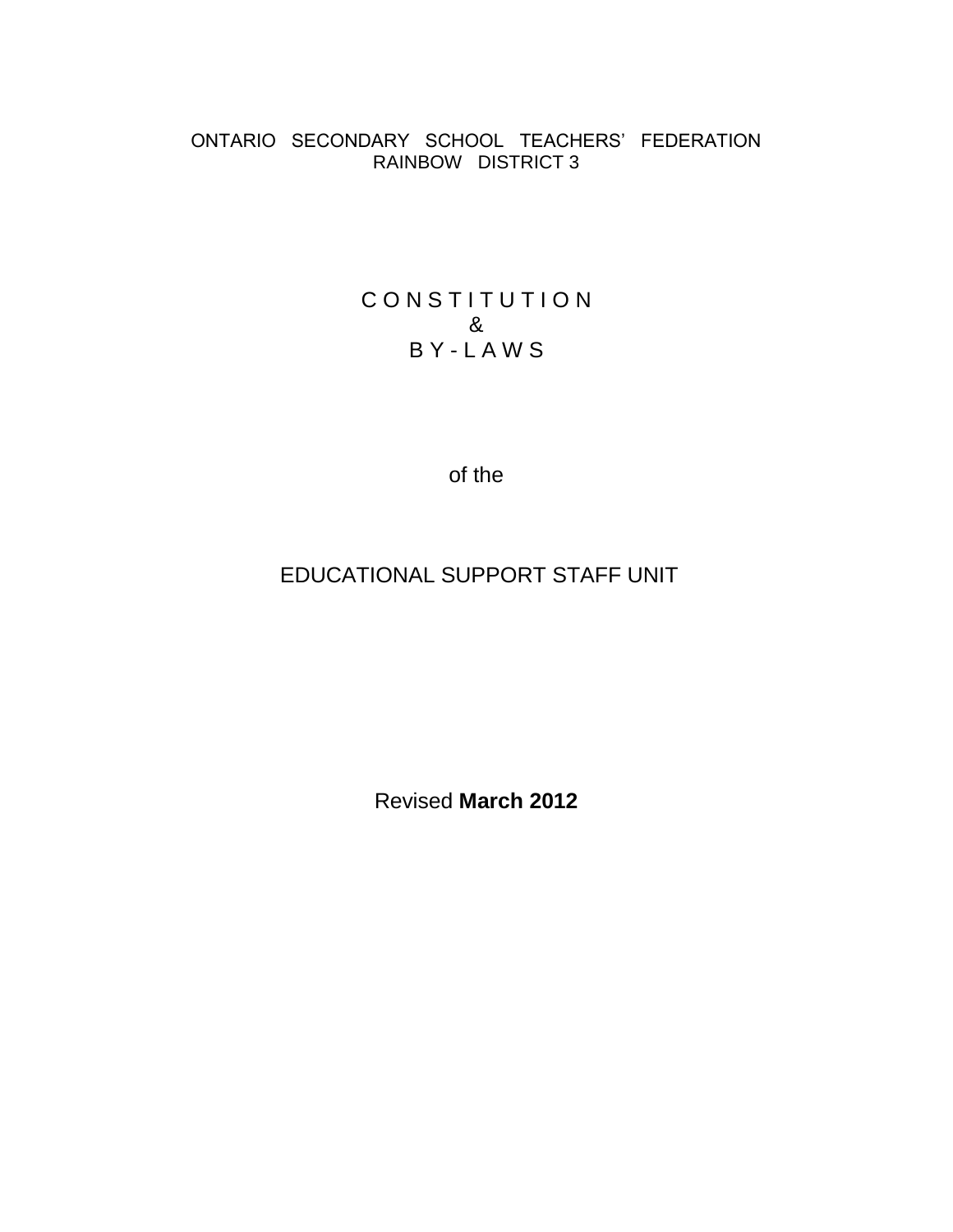# CONSTITUTION

## **Article 1 -** Definitions

In this Constitution:

- **1.1** "O.S.S.T.F." shall mean the **"**Ontario Secondary School Teachers' Federation**"**.
- **1.2** "Bargaining Unit" shall mean the Office, Clerical and Technical employees known as Educational Support Staff which is the O.S.S.T.F. organization of those members for whom O.S.S.T.F. holds bargaining rights under the appropriate legislation.
- **1.3** "District" shall mean Rainbow District 3, of O.S.S.T.F., unless otherwise stated.
- **1.4** "Member" shall mean an active or member in good standing who is employed by the Rainbow District School Board.
- **1.5** "Executive Meeting" shall mean a meeting of the elected Executive of the Bargaining Unit membership to conduct the current business of the unit
- **1.6** General Meeting" shall mean a meeting of the Bargaining Unit membership to conduct the business of the unit.
- **1.7** The "Annual General Meeting" shall mean the meeting of the Bargaining Unit that is held in May of each year to conduct the business of the Unit, to recognize the retirees and to give reports from the elected Executive members.
- **1.8** "By-laws" shall mean the standing rules governing the membership of the Bargaining Unit made under this Constitution on matters of internal regulation and matters which are entirely within the control of the Bargaining Unit.
- **1.9** "Constitution" shall mean a system of fundamental principles by which the Bargaining Unit and includes a basic organization of the Bargaining Unit.
- **1.10** "Policy" shall mean a stand or position taken by the Bargaining Unit in accordance with its By-laws on matters whose resolution is beyond the internal legislative power of the Bargaining Unit.
- **1.11** "Procedures" shall mean detailed rules established by the Bargaining Unit Executive to govern the "day-to-day" operation of the Bargaining Unit which are consistent with the constitution, by-laws, and policy.
- **1.12** "Immediate Past President" for the purpose of interpretation of the Constitution and By- laws, the "Immediate Past President" shall be the person who held the position of President in the year immediately prior to the year in which the person became "Immediate Past President".
- **1.13** "Area Representative" shall mean a member of the Bargaining Unit who has been elected to represent one of the geographical areas of Manitoulin, Espanola, and Sudbury.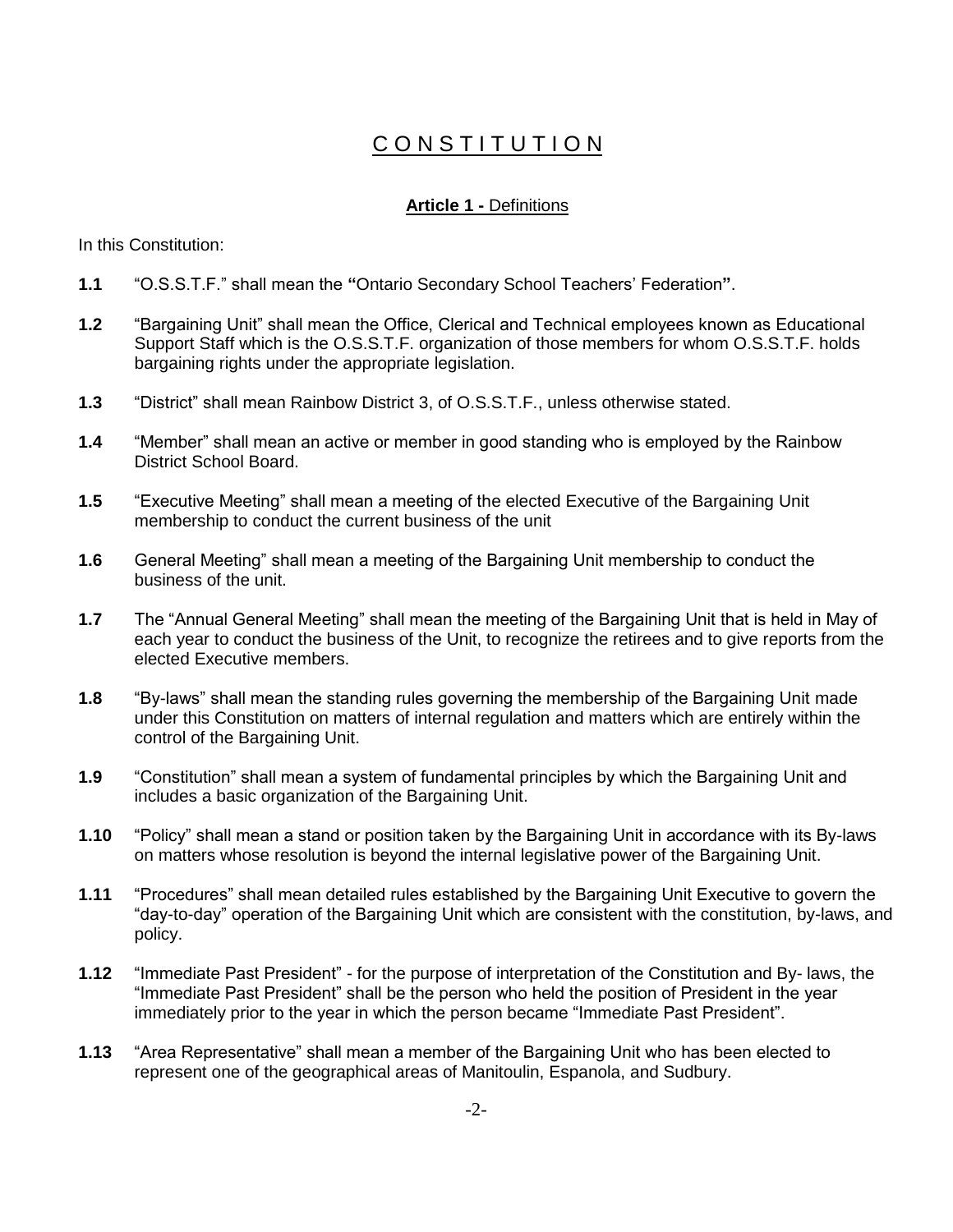- **1.14** "Negotiating Team" shall mean a group of Members selected in accordance with the By-laws to negotiate a collective agreement with the employer.
- **1.15** "AMPA" shall mean the Annual Meeting of the Provincial Assembly.

## ARTICLE 2 - Name and Authority

- 2.1 This Bargaining Unit shall be known as the Ontario Secondary School Teachers' Federation, District 3, Educational Support Staff Unit (ESSU).
- 2.2 Any part of the Bargaining Unit Constitution, By-laws, Policies, and/or Procedures which are in contravention to the O.S.S.T.F. and/or District Constitution, By-laws, Policies and/or Procedures are null and void.

## ARTICLE 3 - Objectives

The objectives of the unit shall be:

- 1.1 **F**irst and foremost to protect its members, both individually, and collectively in their profession, and to ensure that none of the civil, human and legal rights enjoyed by other Ontario residents shall be denied its members;
- 1.2 **T**o bargain collectively on behalf of its members;
- 1.3 **T**o promote a high standard of professional ethics and a high standard of professional competence;
- 1.4 **T**o support and promote equal opportunity within education;
- 1.5 **T**o foster and promote the dignity of all person**s** regardless of gender, sexual orientation, race, religion, age or cultural origin.

## ARTICLE 4 - Membership

4.1 Members shall include all permanent, temporary, and casual - office, clerical and technical employees employed by the Rainbow District School Board in District 3, OSSTF.

## ARTICLE 5 - Dues & Levies

- 5.1 Members shall pay annual dues as prescribed in the By-laws of O.S.S.T.F.
- 5.2 In addition to the dues prescribed by O.S.S.T.F., a levy may be required by this Bargaining Unit. The amount of the levy shall be approved by a majority vote of those Members present, qualified to vote, and voting at the Annual General Meeting of the Bargaining Unit.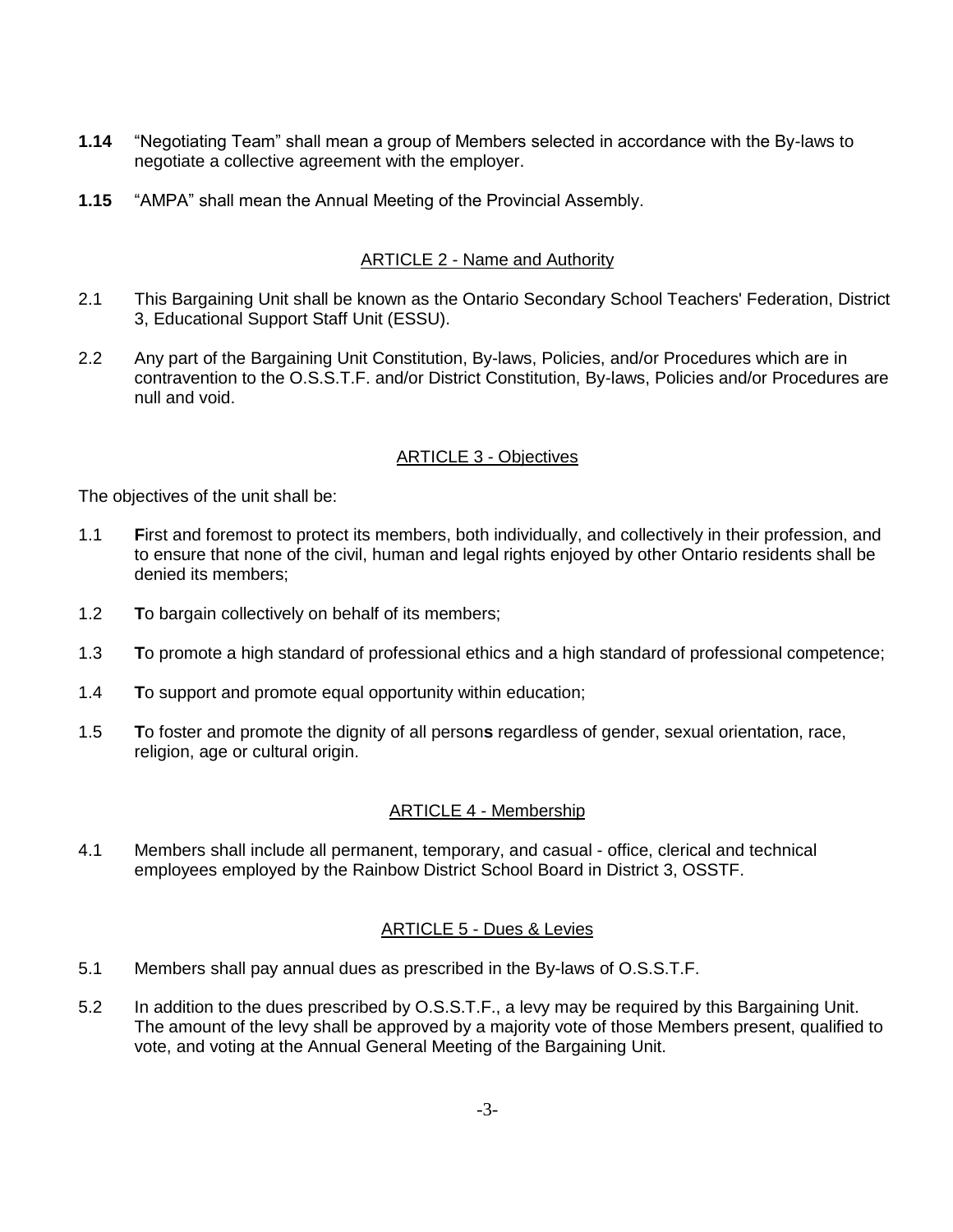## ARTICLE 6 - Organization

6.1 Bargaining Unit Executive

The Bargaining Unit Executive shall consist of the following voting members:

- a) President
- b) Vice-President
- c) Secretary/Treasurer
- d) Chief Negotiator/CMC Chair
- e) Area Representatives as defined in Article 10

## ARTICLE 7 - Collective Bargaining

- 7.1 There shall be a Collective Bargaining Committee for the Bargaining Unit elected in accordance with the By-laws.
- 7.2 The Collective Bargaining Committee shall be responsible to the Bargaining Unit Executive through the Chief Negotiator.

## ARTICLE 8 - Standing Committees

8.1 There shall be Bargaining Unit Standing Committees as designated in the By-laws.

## ARTICLE 9 - Amendments

9.1 Amendments to this constitution may be made at a General Meeting as provided in the By-laws.

## ARTICLE 10 - Area Representatives

- 10.1 There shall be area representatives for Manitoulin, Espanola, and Sudbury.
- 10.2 There shall be one representative for each 50 members or part thereof.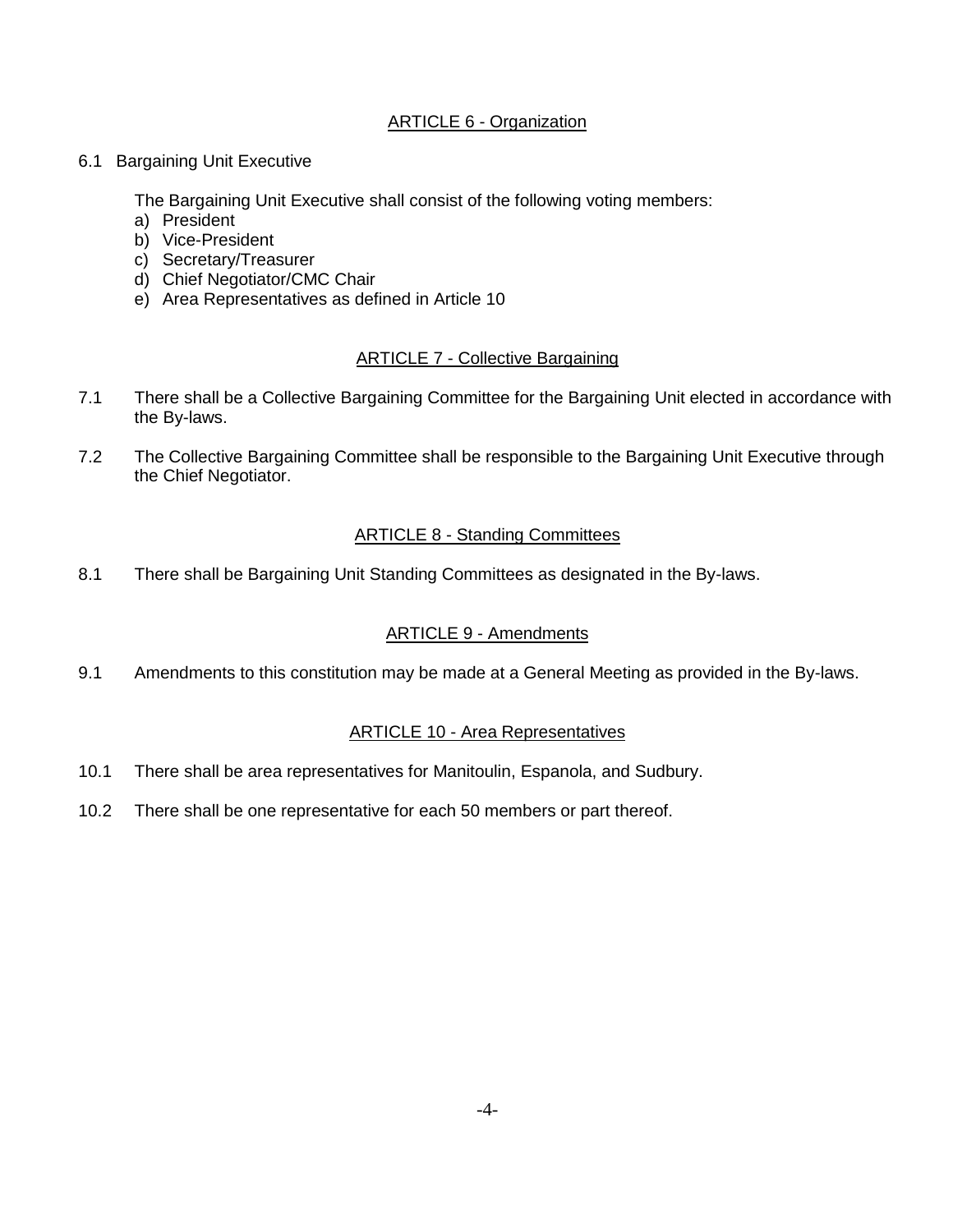## B Y-L A W S

## BY-LAW 1 - Unit Federation Year

1.1 For fiscal matters, the Unit Federation Year shall be from July 1 to the following June 30.

## BY-LAW 2 - General Meetings

- 2.1 Notice of other General Meetings shall be given to the Members in writing at least seven (7) working days prior to the date of the meeting.
- 2.2 The Bargaining Unit President shall call a General Meeting where ten (10) percent or more of the Members make such a request in writing to the President.

## BY-LAW 3 – Annual General Meeting

- 3.1 Notice of the Annual General Meeting shall be given to Members by the Bargaining Unit President or designate in writing at least thirty (30) calendar days prior to the date of the meeting.
- 3.2 The Annual General Meeting shall be held in May.

## BY-LAW 4 - Executive Meetings

- 4.1 The Bargaining Unit Executive shall meet at the call of the President but not less than five (5) times per school year.
- 4.2 The Bargaining Unit President shall call a meeting of the Executive when at least thirty (30) percent of the members of the Executive make such a request in writing to the President.

## BY-LAW 5 - Quorum

5.1 A quorum for meetings shall be a simple majority of those members present and voting.

## BY-LAW 6 - Elections

6.1 Elections for the Executive and Committee Officers shall be held every 2 years on the even numbered year by secret ballot at the Annual General Meeting.

There shall be a nominations committee appointed by the Bargaining Unit Executive to bring forward a list of candidates for election to the Bargaining Unit Executive at the Annual General Meeting.

Candidates who wish their names to appear on the ballot may indicate their intention to run for office by submitting their name, supported by two other Members' signatures, to the Secretary of the Bargaining Unit, at least ten (10) calendar days prior to the election.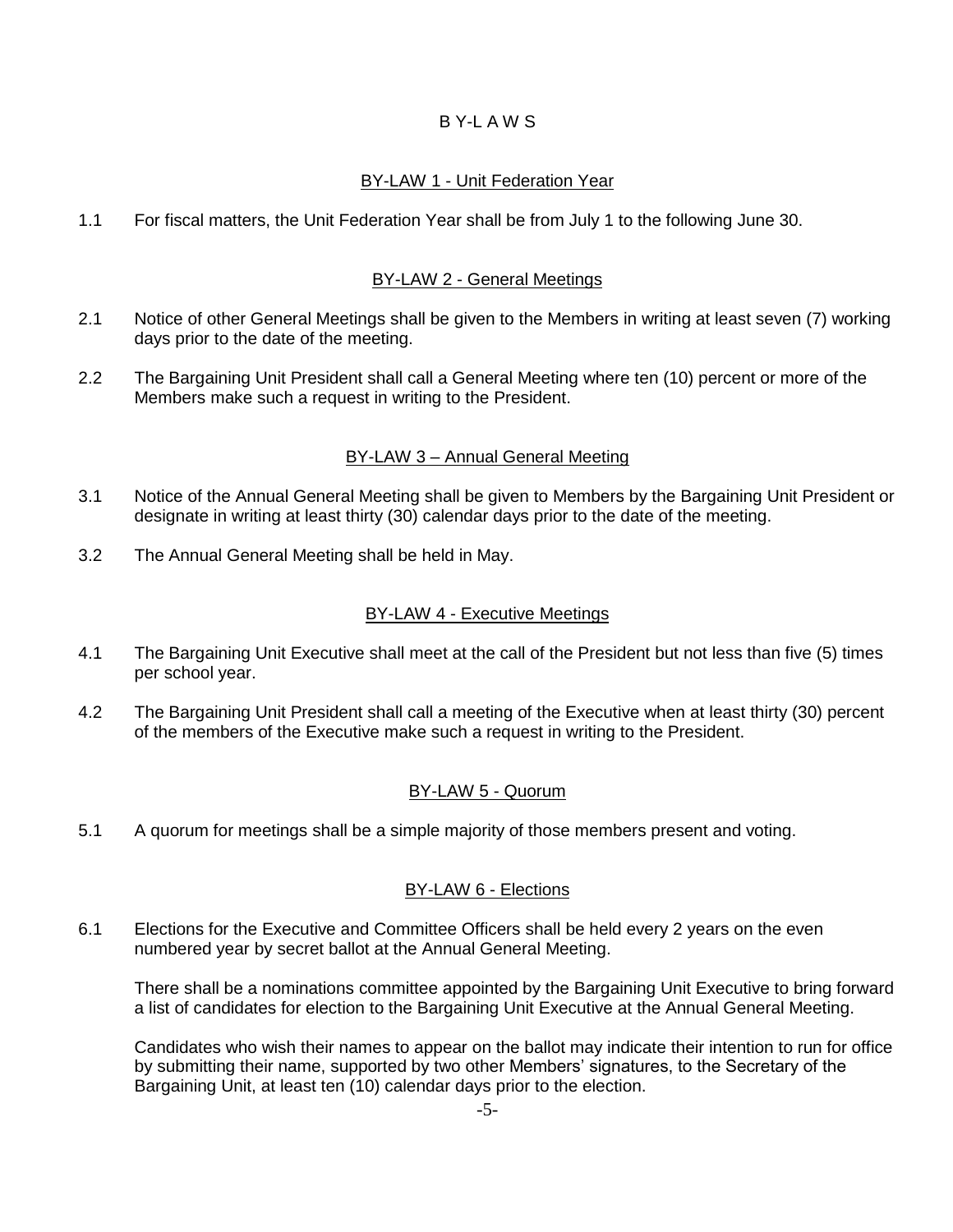Any Member of the Bargaining Unit may be nominated "from the floor" supported by two other Members as mover and seconder of the motion to nominate.

Elections for Executive shall be in the order listed in Article 6 of the Constitution.

Every one of the Bargaining Unit Executives shall be elected by the majority vote (51%) of those Members present, qualified to vote and voting.

Defeated candidates shall be considered for other offices remaining for election if they choose.

6.2 The Collective Bargaining Committee and the Grievance Committee shall be elected at the Annual Meeting. The term of appointment will be for the upcoming school year.

Candidates who wish their names to appear on the ballot may indicate their intention to run for office by submitting their name, supported by two other Members' signatures, to the Secretary of the Bargaining Unit, at least ten (10) calendar days prior to the election or they can be nominated "from the floor" at the Annual General Meeting.

- 6.3 The Bargaining Unit shall be represented by members of the bargaining unit on these District Committees:
	- a) Status of Women
	- b) Political Action/Communication/Excellence in Education
	- c) Education Services
	- d) Human Rights
	- e) Health & Safety

These committee members will be elected at the Annual Meeting. The term of appointment will be for the upcoming school year.

Candidates who wish their names to appear on the ballot may indicate their intention to run for office by submitting their name, supported by two other Members' signatures, to the Secretary of the Bargaining Unit, at least ten (10) calendar days prior to the election or they can be nominated "from the floor" at the Annual General Meeting.

Any vacant positions will be held by the President or other member of the Executive.

#### BY-LAW 7 - Duties of Membership

It is the duty of the Membership to:

- 7.1 Elect members of the Executive of the Unit in accordance with Article 5 of the Constitution at the Annual General Meeting
- 7.2 Consider and vote on Constitutional and Bylaw amendments
- 7.3 Comply with the duties of members of the Ontario Secondary School Teachers' Federation as defined in O.S.S.T.F. Provincial By-law - Rights, Privileges and Duties, By-law - Duties of Members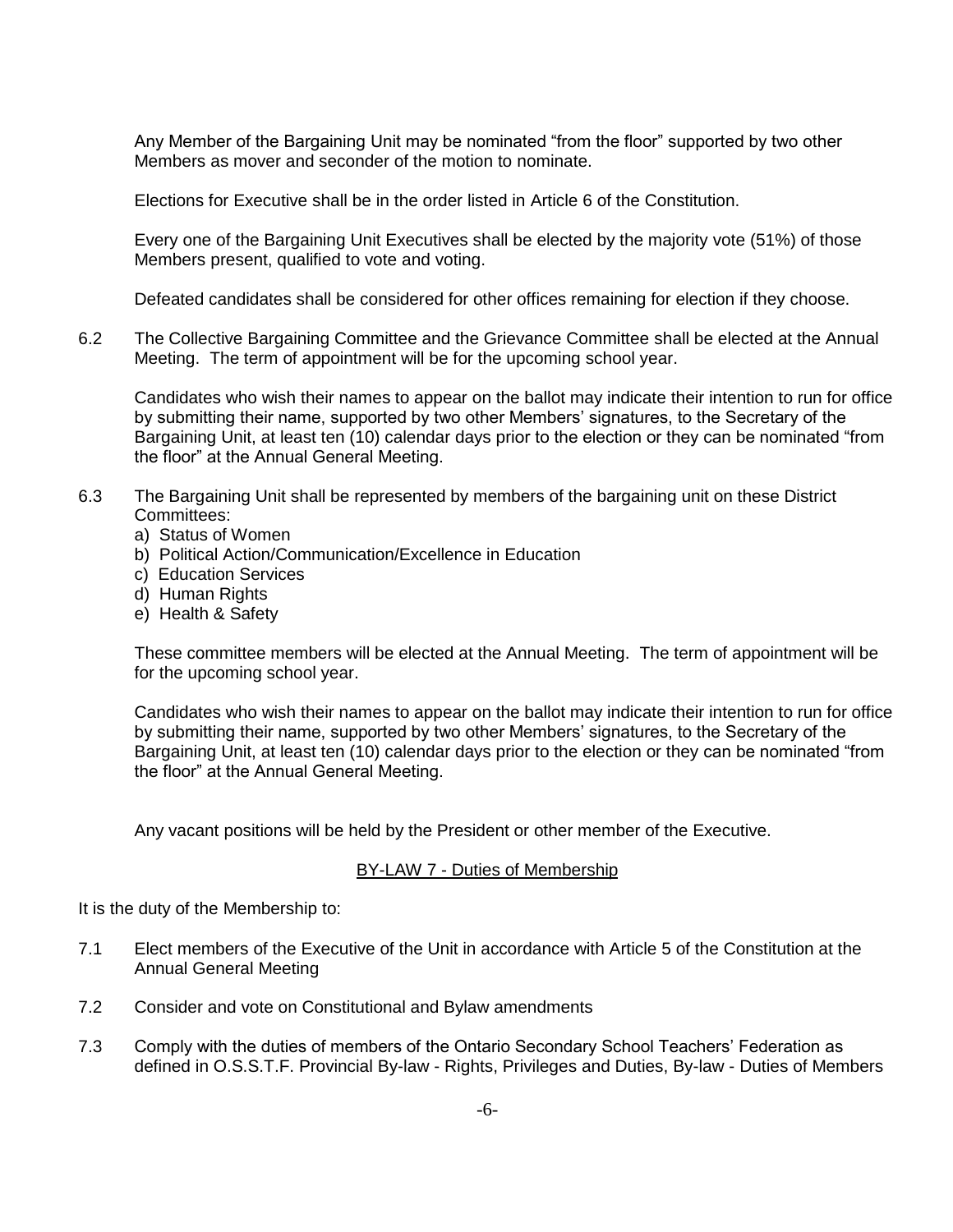## BY-LAW 8 - Duties of the Bargaining Unit Executive

It is the duty of the Executive to:

- 8.1 Manage the affairs of the Bargaining Unit between the Annual General Meetings
- 8.2 Recommend and evaluate policy; assign or recommend projects to the Unit; and establish Ad Hoc Committees when needed, and their terms of reference
- 8.3 Communicate regularly with the OSSTF District office and the Unit members regarding the management of the Unit business
- 8.4 Give final approval to the Unit's negotiating brief
- 8.5 Establish procedures for the ratification of a Collective Agreement
- 8.6 Establish a grievance committee which shall investigate and determine the manner in which grievances are conducted
- 8.7 To appoint an alternate to represent the Bargaining Unit President for all or part of a Provincial Council meeting should the Bargaining Unit President be unable to attend

## BY-LAW 9 - Duties of Executive Members

The duties of the *President* shall be to:

- 9.1 Assume the role of Chief Executive Officer for the Collective Agreement
- 9.1.1 Call and preside over all Executive and General Meetings
- 9.1.2 Fulfil the duties of the Bargaining Unit President as outlined in the O.S.S.T.F. Handbook
- 9.1.3 Be an ex-officio member of all Bargaining Unit committees
- 9.1.4 Report to the Bargaining Unit Executive and Members the activities and concerns of the District
- 9.1.5 Report to the Members at the Annual General Meeting
- 9.1.6 Be a member of the Negotiating Team
- 9.1.7 To serve as the Bargaining Unit's Provincial Councillor
- 9.1.8 Represent the Bargaining Unit at the Bargaining Unit Presidents' Meetings; the District Executive Meetings; and the Spring Assembly
- 9.1.9 Represent the Bargaining Unit at AMPA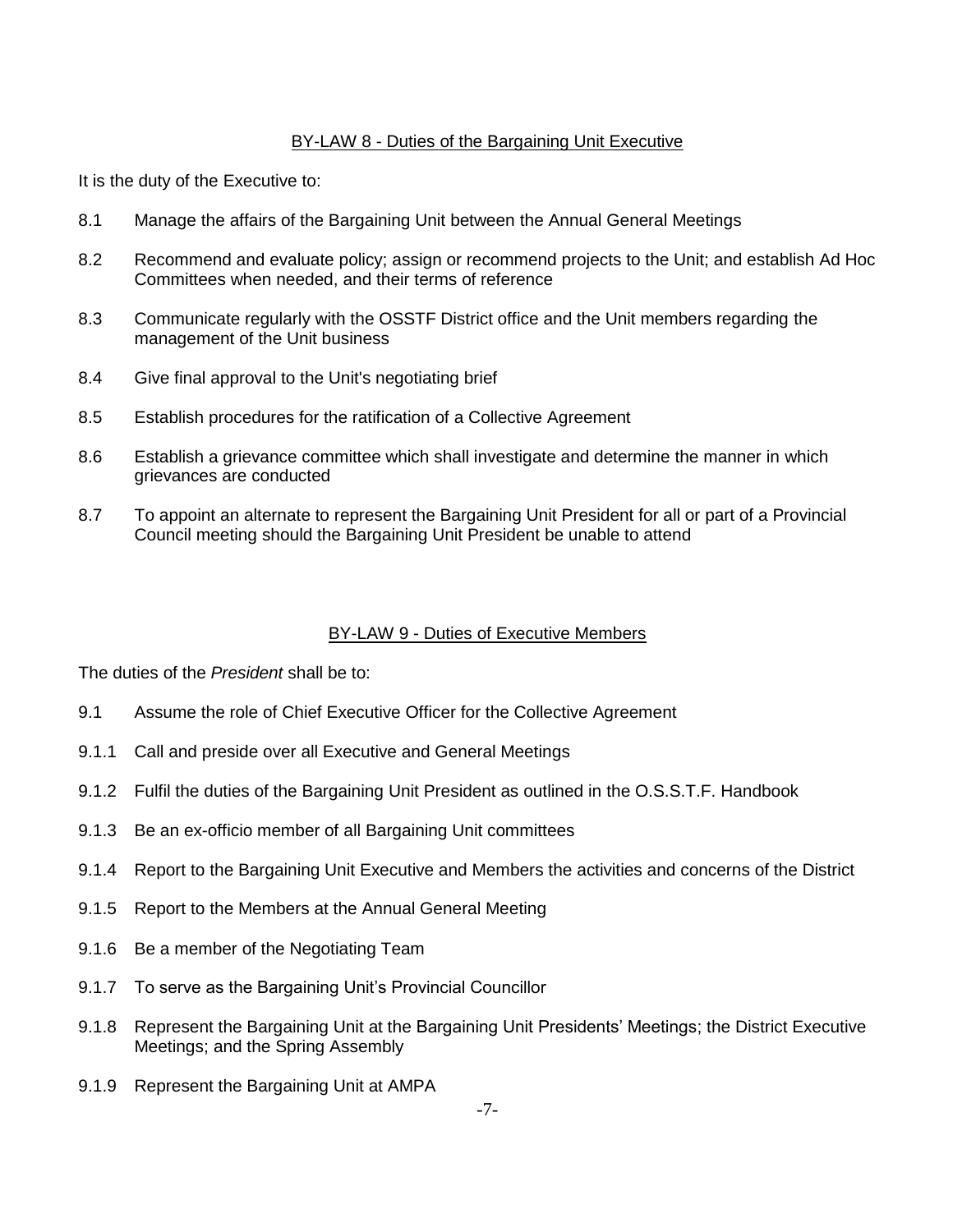9.1.10 Be a participating member representing the Unit, on the Rainbow District 3 Finance Committee

The duties of the *Vice-President* shall be to:

- 9.2 Perform the duties of the President in the President's absence
- 9.2.1 Carry out the duties as may be assigned by the President
- 9.2.2 Act as chairperson of the unit nominating committee
- 9.2.3 Review the Unit's Constitution yearly along with the District Officer and present suggested amendments to the Annual General Meeting

The duties of the *Secretary-Treasurer* shall be to:

- 9.3 At all meetings take minutes and distribute them to the Executive members and the District Officer, prior to the following meeting
- 9.3.1 Email a copy of the minutes of the General Membership meetings to each member of the Executive, the District 3 office secretary and to each workplace where there are members of the bargaining unit
- 9.3.2 Prepare a financial report and a projected budget in conjunction with the District Treasurer and Unit Executive for presentation at the Unit Annual General Meeting
- 9.3.3 Ensure that expense vouchers and cheque requisitions bear the signatures of either the President or Vice-President and the Treasurer before forwarding them to the District Treasurer for payment

The duties of the *Area Representatives* shall be to:

- 9.4 Represent the area members at the Unit and District Executive meetings
- 9.4.1 Carry out the duties as determined by the President
- 9.4.2 Encourage members in their area to become members of the District Standing Committee**s**
- 9.4.3 Carry out the duties as outlined in the By-laws

The Duties of the *Chief Negotiator/CBC Chair* shall be to:

- 9.5 Be a member of the negotiating team
- 9.5.1 Be the spokesperson for the negotiating team
- 9.5.2 Chair the Bargaining Unit Collective Bargaining Committee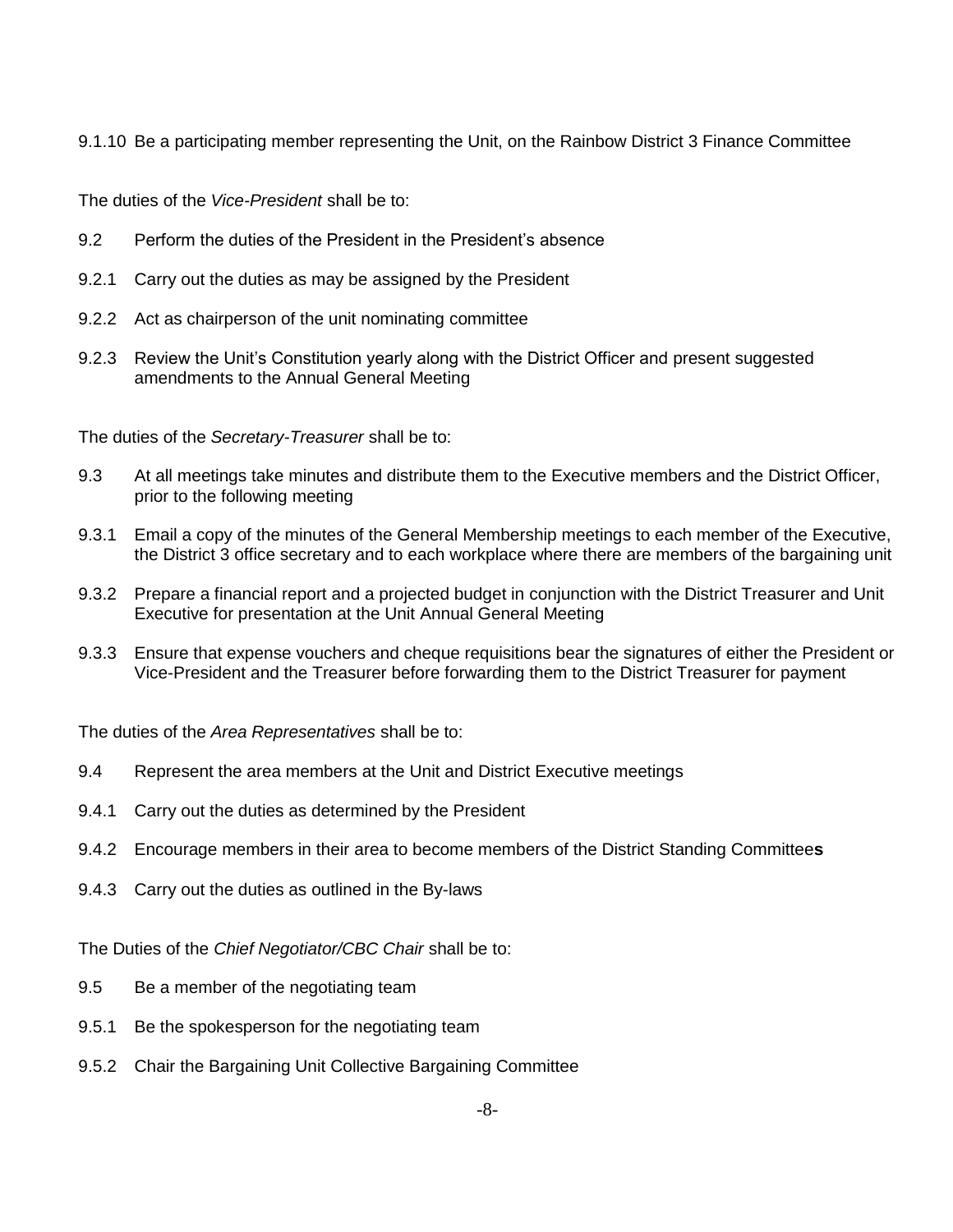- 9.5.3 Report on a timely and regular basis to the Executive and the members
- 9.5.4 Act as chair of the Grievance Committee
- 9.5.5 Represent the Unit on the District Contract Maintenance Committee
- 9.5.6 Attend all approved Provincial, Regional and Super Regional and/or District workshops pertaining to the grievance process
- 9.5.7 Inform the President and the Executive of all requests for assistance and potential grievances
- 9.5.8 Assist the President in the evaluation of alleged grievances, analysis of relevant contract terms and development of arguments and policies in pursuing the grievance procedure
- 9.5.9 Determine to what extent and in what areas legal counsel is required and seek advice from appropriate sources, i.e. Provincial/District, to be confirmed or rejected by the Bargaining Unit **Executive**
- 9.5.10 Consult with any member who has a potential grievance, collect relevant information and advise the member of:
	- a) Ramifications if the bargaining unit assumes and pursues the grievance
	- b) Possible alternatives to a grievance and potential remedies for a grievance
	- c) The right to appeal
- 9.5.11 Present Bargaining Unit policies and arguments to any bodies or individuals as required by the appropriate articles of the Collective Agreement
- 9.5.12 Be a member of the Collective Bargaining Committee

The duties of the *Past President* shall be to:

- 9.7 **S**erve on the District Executive for 1 year as a voting member
- 9.7.1 **A**ct in an advisory capacity to the President and the Executive

## **BY-LAW 10 - Amendments**

- 10.1 Amendments to the Constitution and By-laws may be made at the Annual General Meeting of the Bargaining Unit.
- 10.2 Amendments to the Constitution and By-laws may be made by a two-thirds majority vote of the Members present, qualified to vote and voting, providing that notice of the proposed amendment has been given to the membership in writing no less than thirty (30) calendar days prior to the date of the Annual General Meeting.
- 10.3 Where such notice has not been given, amendments may be made by a three-quarters majority of the Members present, qualified to vote and voting.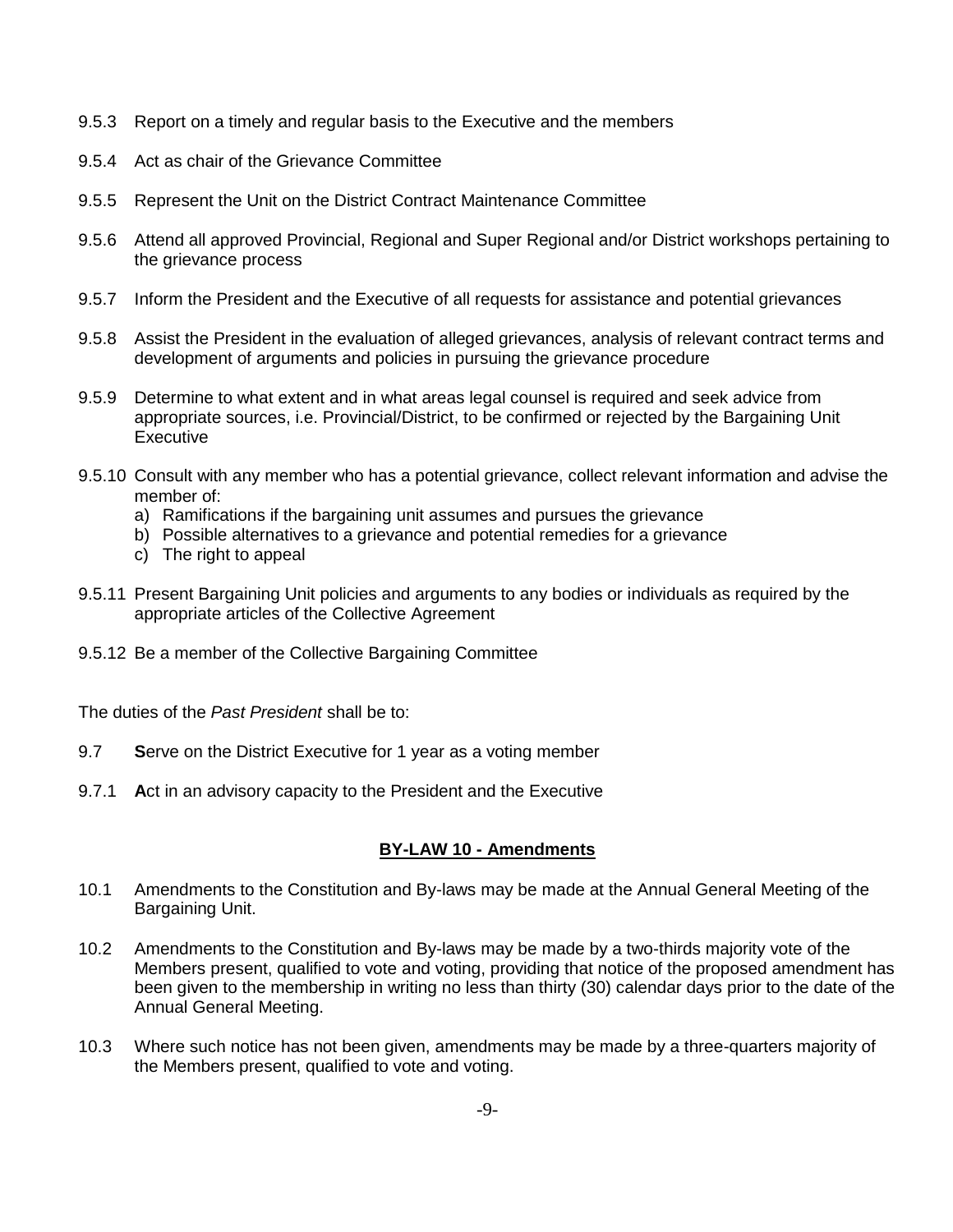## **BY-LAW 11 - Vacancy**

- 11.1 If a vacancy occurs in any Bargaining Unit Executive position, except the position of President, the Bargaining Unit Executive shall appoint a Member to fill the vacancy.
- 11.2 Where the vacancy occurs in the position of President, the Vice-President shall assume the position for the remainder of the term of office.
- 11.3 The position of Immediate Past President shall remain vacant unless the immediately previous President assumes the position.

## BY-LAW 12 - Collective Bargaining Committee

- 12.1 The Collective Bargaining Committee for the Bargaining Unit shall consist of the following members: a) the Unit President
	- b) the Chief Negotiator**/**CMC Chair who will act as the Committee Chair
	- c) one representative elected by each of Espanola and Manitoulin and three representatives elected by Sudbury
	- d) the Unit Grievance Officer
	- e) additional representative(s) where any job category does not have representation otherwise
- 12.2 The Bargaining Unit Executive shall appoint a Member to fill any vacancies.
- 12.3 The members of the Collective Bargaining Committee shall elect from its own members the Negotiating Team.
- 12.4 The Negotiating Team shall include the President, Chief Negotiator, Grievance Officer plus up to three additional members.

## BY-LAW 13 - Duties of the Collective Bargaining Committee

It shall be the duty of the Collective Bargaining Committee:

- 13.1 To survey the membership
- 13.2 To prepare a negotiating brief
- 13.3 To seek approval for the brief from the Bargaining Unit Executive and Provincial Office of O.S.S.T.F.
- 13.4 To communicate regularly with the Members on the progress of negotiations
- 13.5 To seek assistance from Provincial O.S.S.T.F. Negotiators as needed
- 13.6 To seek the ratification of the Collective Agreement from the Bargaining Unit Members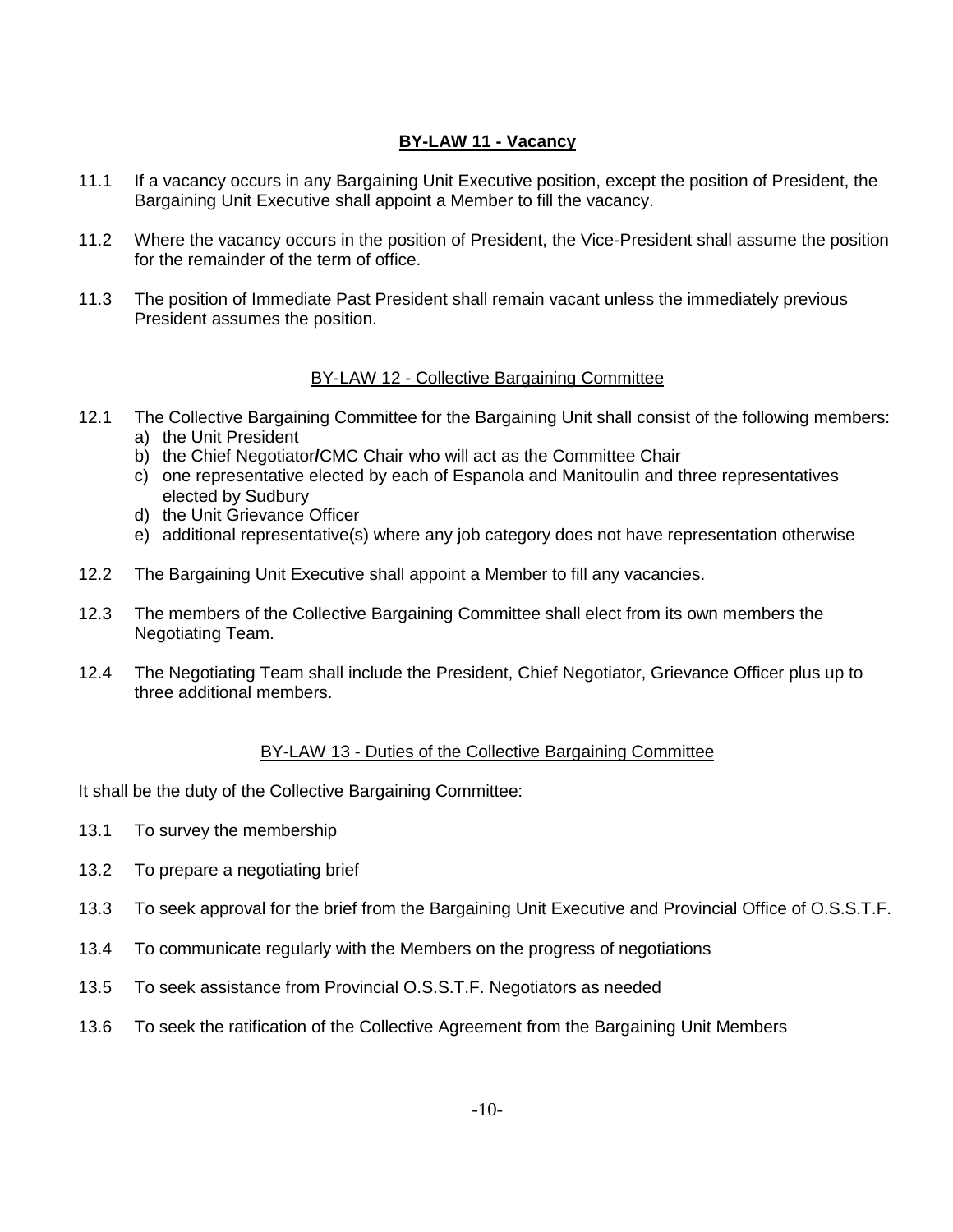## BY-LAW 14 - Grievance Committee

- 14.1 There will be 6 representatives (2 from each geographic area)
- 14.2 The committee shall consider complaints from members who may have grievances against the employer
- 14.3 The committee shall advise the Executive about grievances
- 14.4 The committee shall assist members who have legitimate grievances

## BY-LAW 15 - Delegates to the District 3 Spring Assembly

- 15.1 Delegates to the District 3 Spring Assembly shall be the members of the unit executive.
- 15.2 If any members of the executive are unable to attend, the unit executive shall solicit volunteers from the membership and appoint delegates from interested candidates.

## BY-LAW 16 - Delegate to Provincial Council

- 16.1 The President or designate shall be a delegate to Provincial Council.
- 16.2 Duties of the delegate shall be in accordance with the O.S.S.T.F. Provincial Constitution and By-Laws.

## BY-LAW 17 - Grievance Appeal Committee

- 17.1 When a grievance has been turned down by the Grievance Committee, the griever has the right to take the potential grievance to a member of the Grievance Appeal Committee.
- 17.2 The Grievance Appeal Committee will be composed of one member, who is not an Executive Member, from the geographic area where the griever works.
- 17.3 The Grievance Appeal Committee member will second 2 (two) members from that same area to act as the Appeal Committee for that particular grievance.
- 17.4 The decision of the Grievance Appeal Committee is binding**.**

## **BY-LAW 18 - ANTI-HARASSMENT AND ANTI-BULLYING POLICY**

18.1 Anti-Harassment and Anti-Bullying Policy: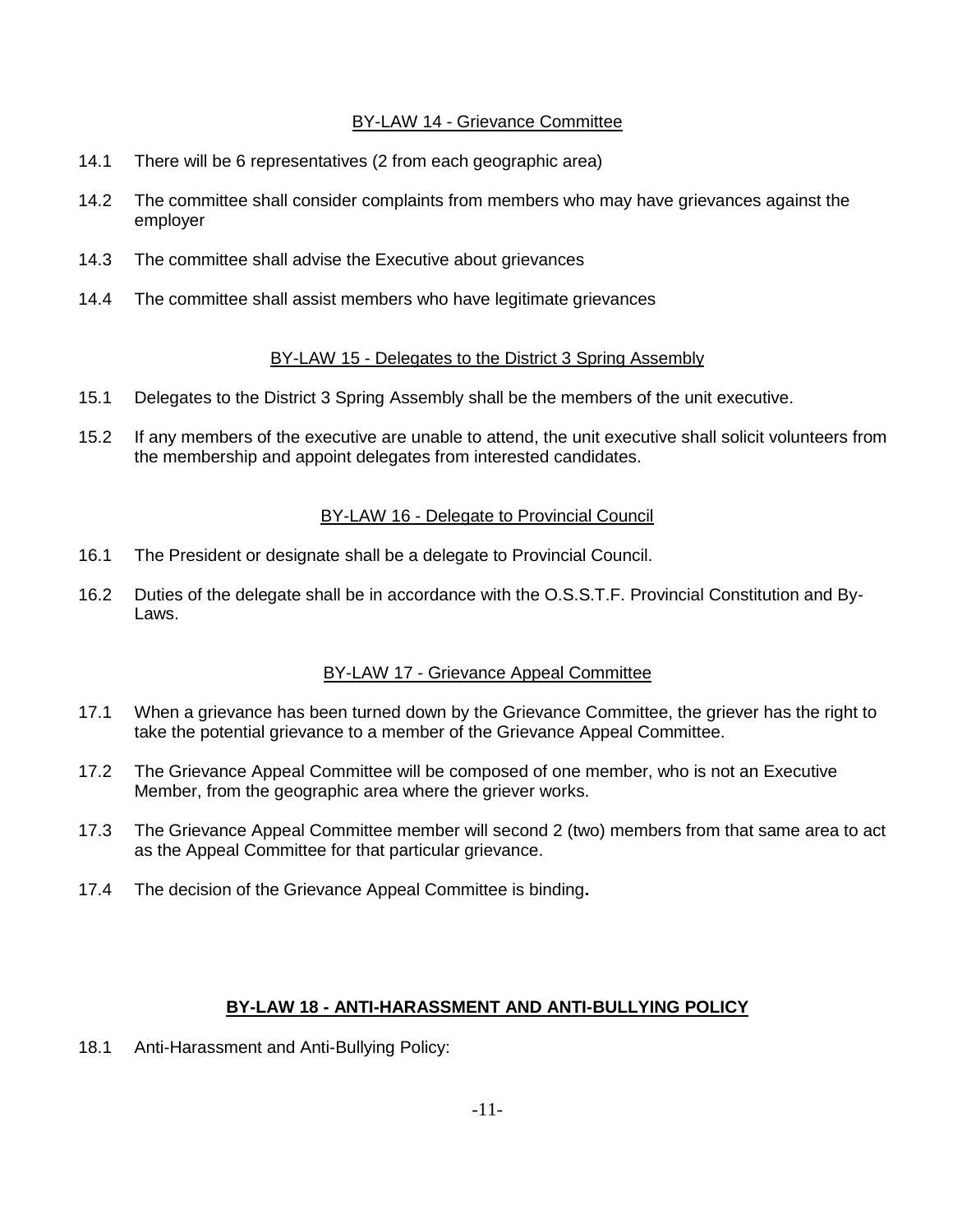The O.S.S.T.F. District 3 shall have an Anti-Harassment and Anti-Bullying Policy and Procedure to be followed at all OSSTF workplaces and functions. See O.S.S.T.F. District 3 Human Rights Anti-Harassment binder.

18.2 The Anti-Bullying and Anti-Harassment Policy and Procedure and any amendments to it shall be approved by the O.S.S.T.F. District 3 Executive Council.

#### **BY-LAW 19 - ANTI-HARASSMENT AND ANTI-BULLYING APPEALS PROCEDURE**

- 19.1 Members of O.S.S.T.F. District 3 affected by a decision resulting from a complaint under the O.S.S.T.F. District 3 Anti-Harassment and Anti-Bullying Procedure may appeal this decision using the following procedure:
- 19.2 Within five days of the decision, the affected member (herein called the Appellant) shall submit a request in writing to the O.S.S.T.F. District 3 President for an Appeal Hearing.
- 19.3 Within two days of receiving the request, the O.S.S.T.F. District 3 President shall appoint three members of the O.S.S.T.F. District 3 Appeals Committee to consider the appeal.
- 19.4 Within three days, the O.S.S.T.F. District 3 Appeal Committee shall meet to consider the appeal.
- 19.5 The O.S.S.T.F. District 3 Appeal Committee shall review the complaint, the investigation process and findings, and the decision.
- 19.6 Following the review, the Committee shall either confirm or modify the decision.
- 19.7 The decision of the O.S.S.T.F. District 3 Appeal Committee shall be consistent with the O.S.S.T.F. District 3 Anti-Harassment and Anti-Bullying Policy and Procedures.
- 19.8 The O.S.S.T.F. District 3 Appeal Committee shall report the decision on the Appeal to the O.S.S.T.F. District 3 President within five (5) days after meeting at which the Appeal is considered.
- 19.9 Within two days of receiving the decision of the O.S.S.T.F. District 3 Appeal Committee, the O.S.S.T.F. District 3 President shall communicate the decision to the Appellant in writing.
- 19.10 The decision of the O.S.S.T.F. District 3 Appeal Committee shall be considered final and not subject to any appeal.

## **BY-LAW 20 – District Committees**

- 20.1 The Bargaining Unit shall be represented by members of the bargaining unit on these District Committees:
	- a) Status of Women
	- b) Political Action/Communication/Excellence in Education
	- c) Education Services
	- d) Human Rights
	- e) Health & Safety